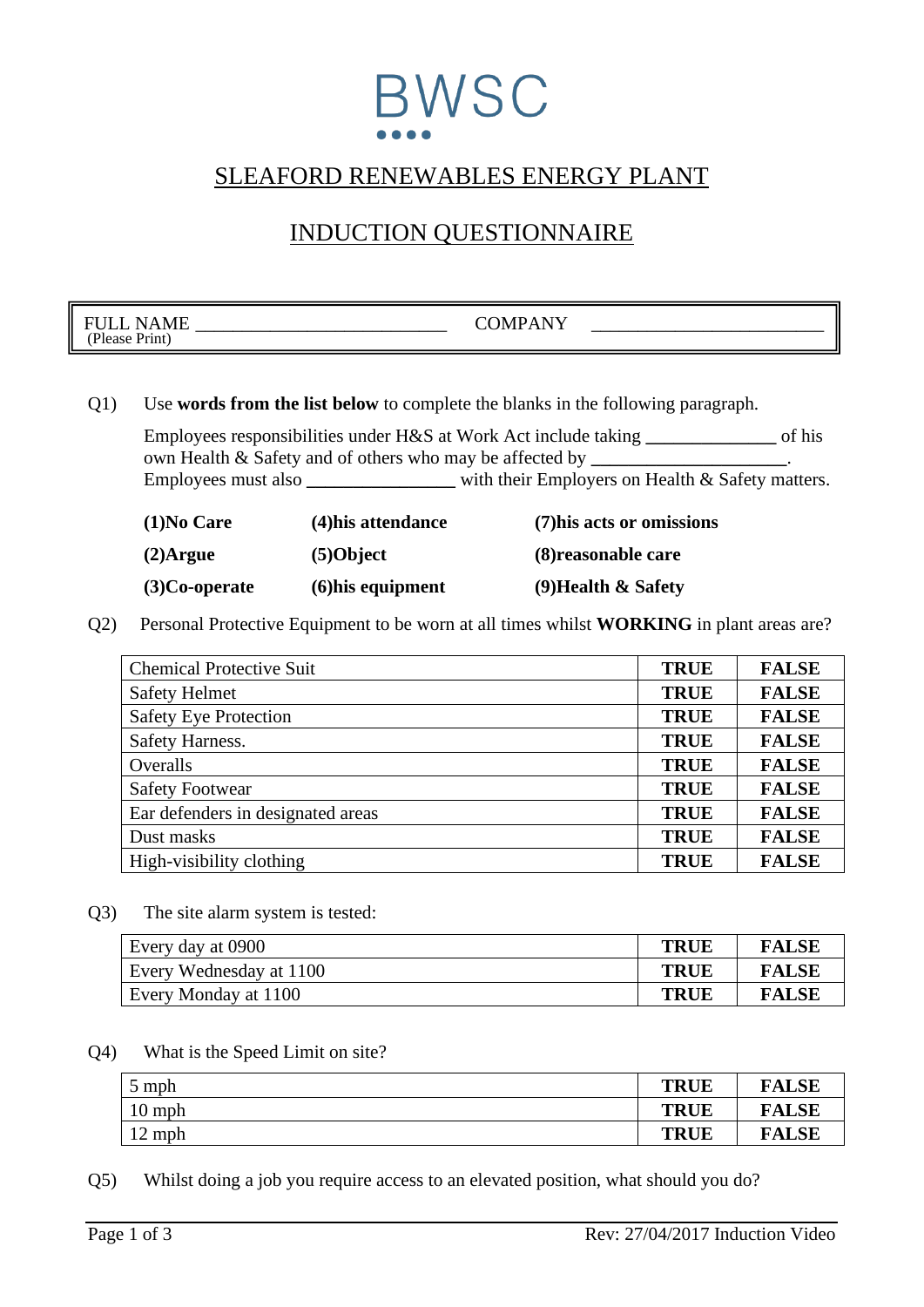| Climb adjacent steel work                             | <b>TRUE</b> | <b>FALSE</b> |
|-------------------------------------------------------|-------------|--------------|
| Find a scaffold ladder on site and take it to the job | <b>TRUE</b> | <b>FALSE</b> |
| Get in touch with your SREP contact                   | TRUE        | <b>FALSE</b> |

Q6) On discovering a fire on site the **first** thing you should do is?

| Dial 999                                                    | <b>TRUF</b> | <b>FALSE</b> |
|-------------------------------------------------------------|-------------|--------------|
| Fight the fire                                              | <b>TRUE</b> | <b>FALSE</b> |
| Activate the nearest fire alarm or Contact the control room | <b>TRUE</b> | <b>FALSE</b> |

Q7) The site muster points are?

| <b>Administration Building Entrance</b>                | <b>TRUE</b> | <b>FALSE</b> |
|--------------------------------------------------------|-------------|--------------|
| <b>External Car Park</b>                               | <b>TRUE</b> | <b>FALSE</b> |
| North East of site or main gate if this area is unsafe | TRUE        | <b>FALSE</b> |
| Permit Office                                          | TRUE        | <b>FALSE</b> |

Q8) Before starting work on this site what are the 2 **most important** things that must be done?

| You must have all your tools and equipment with you.      | <b>TRUE</b> | <b>FALSE</b> |
|-----------------------------------------------------------|-------------|--------------|
| Your supervisor must have reported to an SREP responsible | <b>TRUE</b> | <b>FALSE</b> |
| engineer (normally the STL in the control room).          |             |              |
| Your vehicle must be parked                               | <b>TRUE</b> | <b>FALSE</b> |
| You or your supervisor must be in possession of a Safety  |             | <b>FALSE</b> |
| Document (e.g. Permit to Work)                            | <b>TRUE</b> |              |
| All your working party must be present                    | <b>TRUE</b> | <b>FALSE</b> |

Q9) Whilst doing a job you are involved in a accident/incident what are the 2 **most important** things that must be done ?

| Carry on as usual                                                                                             | <b>TRUE</b> | <b>FALSE</b> |
|---------------------------------------------------------------------------------------------------------------|-------------|--------------|
| Make area safe report accident incident to your supervisor as soon<br>as possible                             | <b>TRUE</b> | <b>FALSE</b> |
| Supervisor to complete accident incident paperwork and inform<br>BWSC management or QHSE as soon as possible. | <b>TRUE</b> | <b>FALSE</b> |
| Administer First Aid and return to work.                                                                      | <b>TRUE</b> | <b>FALSE</b> |

Q10) Environmental Awareness

| Site cleaners are provided, there is no need for you to tidy your<br>workplace | <b>TRUE</b> | <b>FALSE</b> |
|--------------------------------------------------------------------------------|-------------|--------------|
| If you are going to generate waste then liaise with your SREP<br>contact first | <b>TRUE</b> | <b>FALSE</b> |
| Waste can be placed into any skip on site                                      | <b>TRUE</b> | <b>FALSE</b> |
| Liquid waste should be disposed of in the site drains                          | <b>TRUE</b> | <b>FALSE</b> |

**I, the undersigned confirm that I have attended the BWSC GS UK Ltd Sleaford site induction and the BWSC General Site Rules as per the Site Video have been explained to me. I acknowledge my understanding and will comply with all the requirements.** 

SIGNED: …………………………………………………. DATE: ………………………………